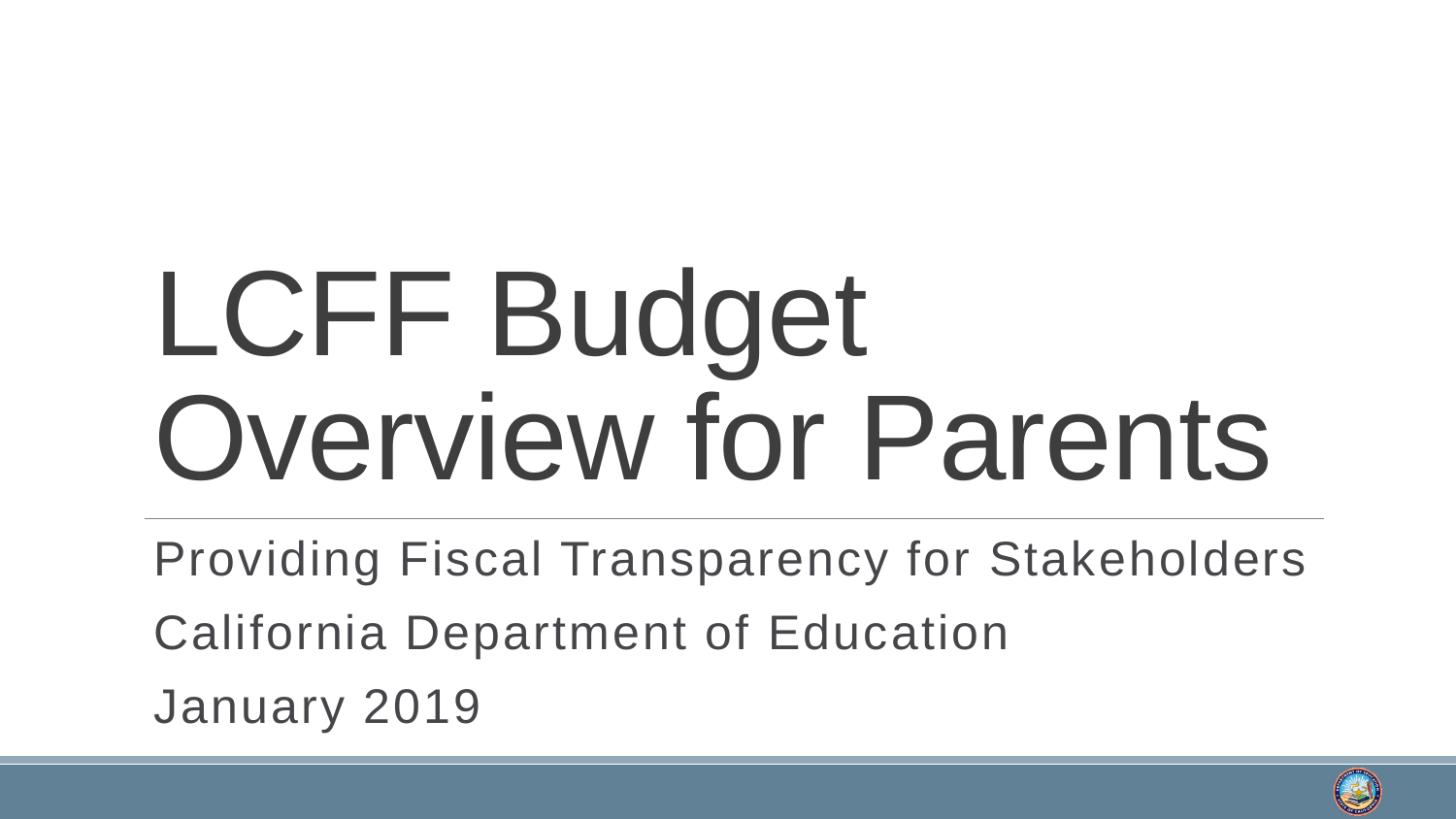## Background

Assembly Bill 1808 added California *Education Code* (*EC*) Section 52064.1, which requires that county offices of education (COEs), school districts, and charter schools (LEAs) develop the Local Control Funding Formula Budget Overview for Parents in conjunction with the Local Control Accountability Plan (LCAP).

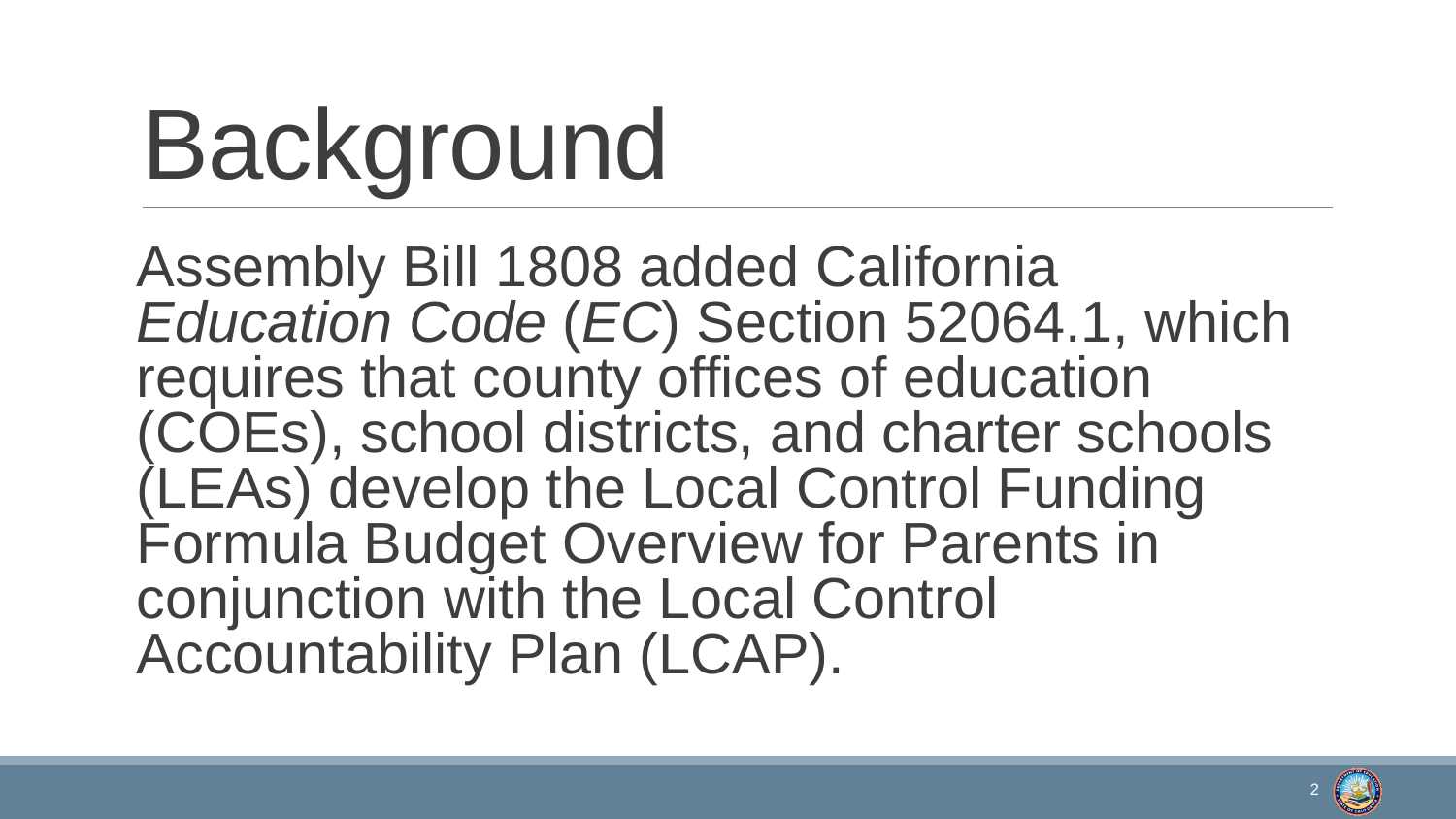## Requirements (1)

The Budget Overview for Parents must be developed in conjunction with, and attached as a cover to, the LCAP for 2019-20.

It must also be included in the review and approval of the LCAP and posted on the local educational agency (LEA) website with the LCAP.

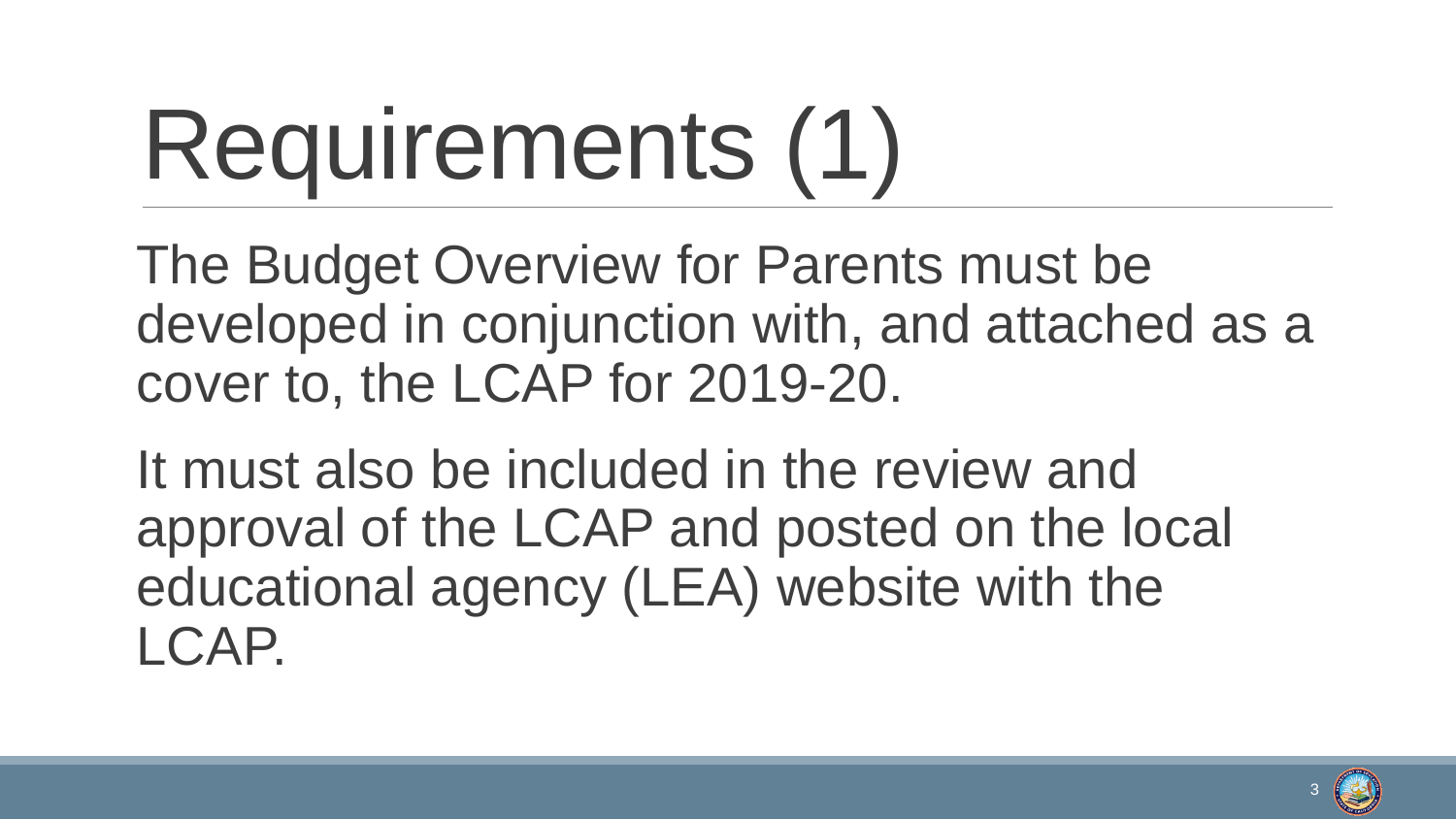## Requirements (2)

Statute requires:

- •The Budget Overview for Parents template be developed and approved for inclusion in the 2019-20 LCAP.
- •To the greatest extent practicable, the Budget Overview for Parents use language that is understandable and accessible to parents and that it display information using visuals and graphics.

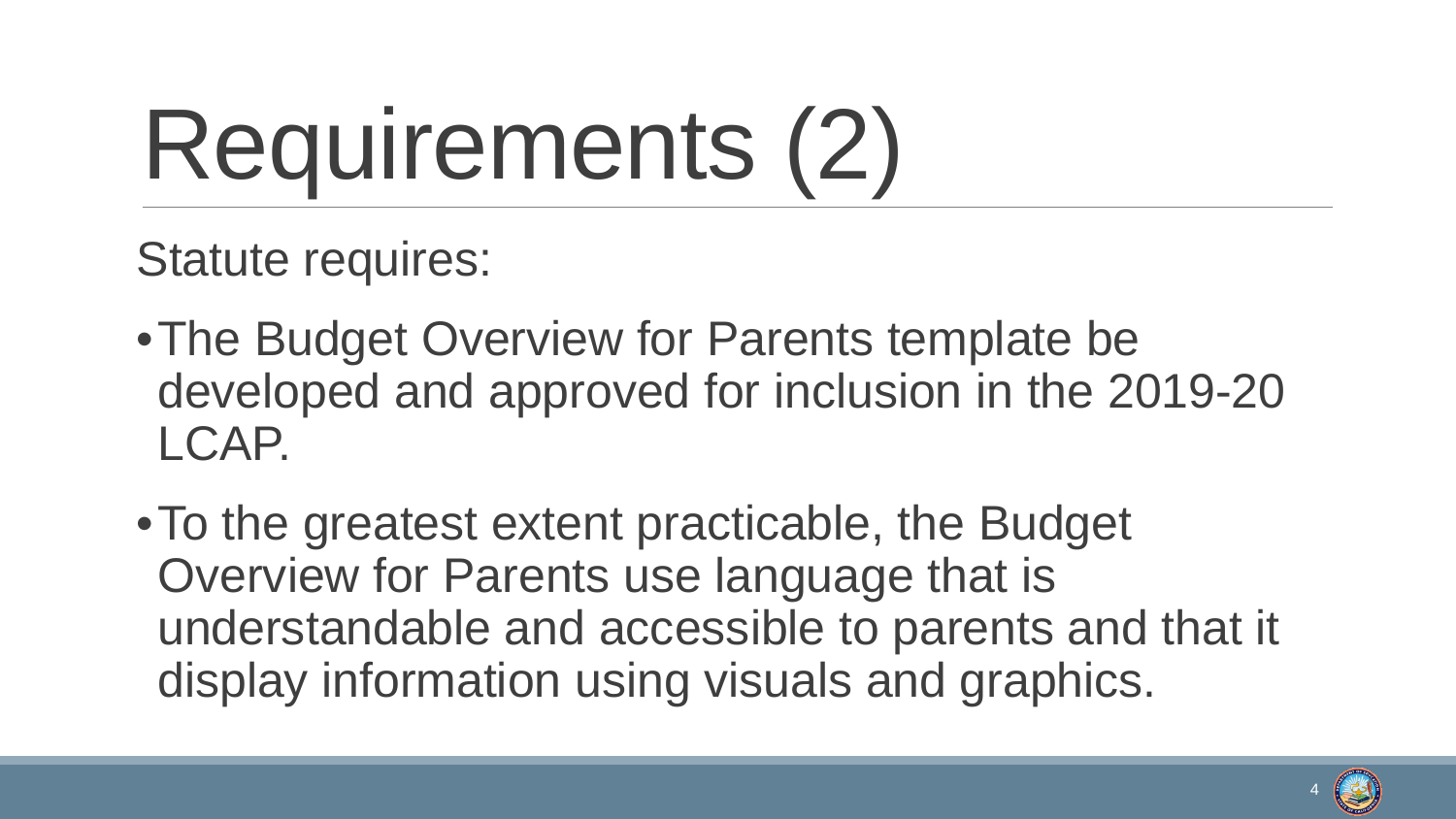### Data Requirements (1)

The template for the Budget Overview for Parents is required to contain the following information:

- The name and contact information for the LEA
- The total projected general fund revenue for the coming LCAP year, with the funds broken out as follows:
	- The LCFF revenue
	- The LCFF supplemental and concentration grants
	- All other state funds\*
	- All local funds\*
	- All federal funds\*

\*new requirements

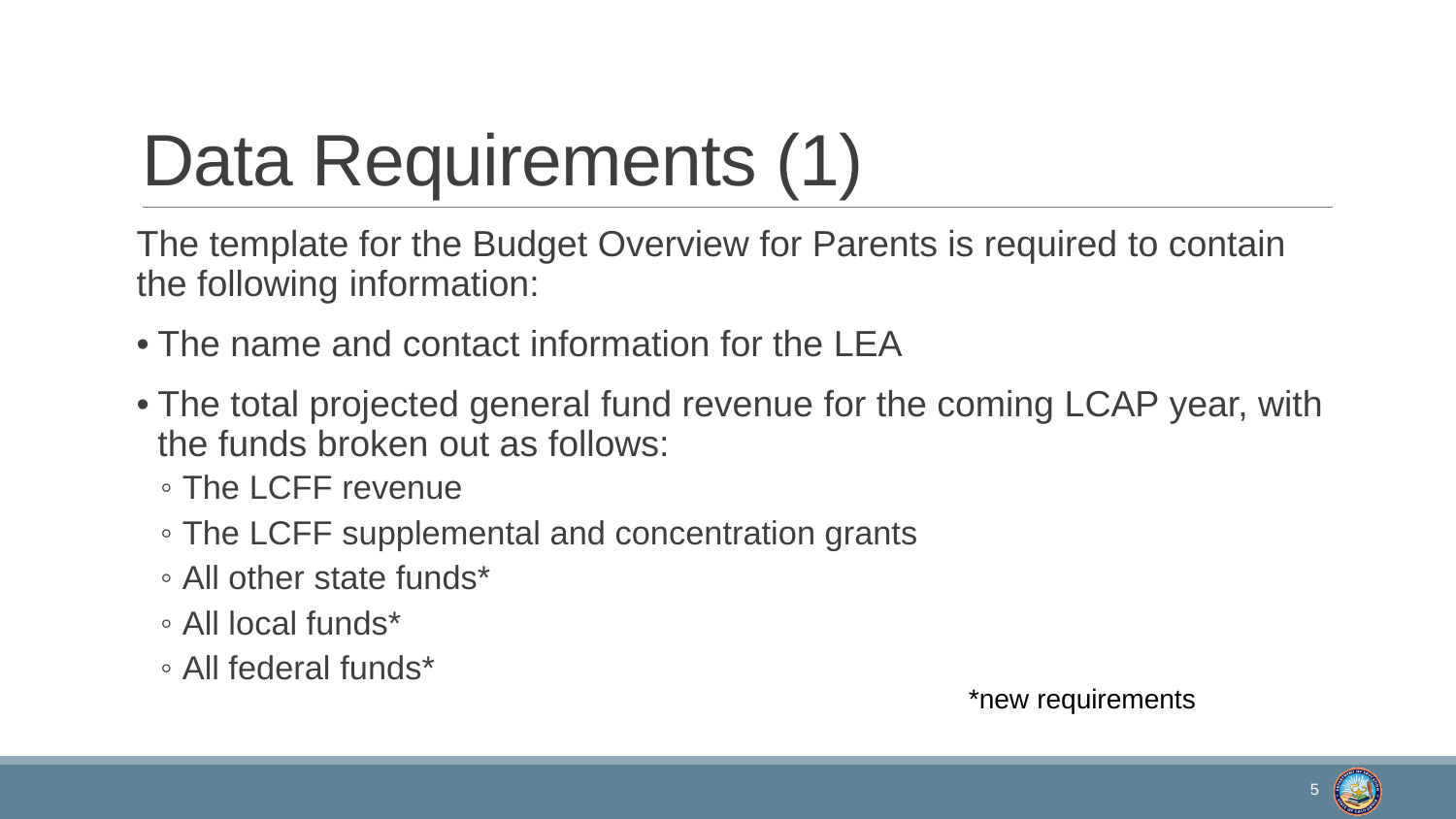### Total Projected LCFF Revenue

This amount is the total amount of LCFF funding the LEA estimates it will receive pursuant to *EC* sections 2574 (for county offices of education) and 42238.02 (for school districts and charter schools), as applicable for the coming LCAP year.

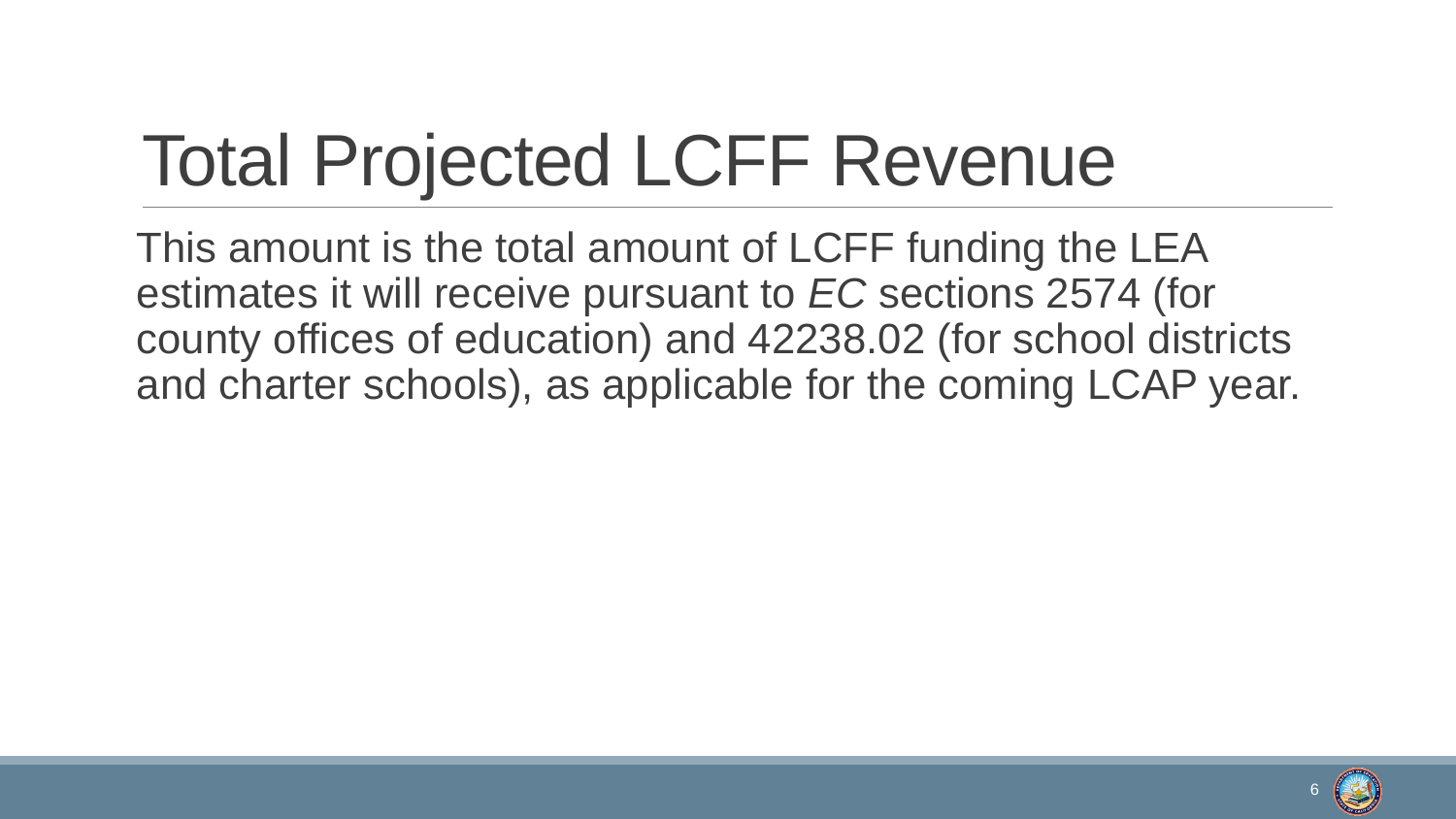### Data Requirements (2)

The totals for the coming LCAP year for the following:

- ◦Projected General Fund expenditures
- ◦Budgeted expenditures for all Planned Actions/Services
- ◦Budgeted expenditures for Planned Actions/Services contributing to increasing or improving services for unduplicated students\*

A brief description of the activities or programs supported by General Fund expenditures that are not included in the LCAP

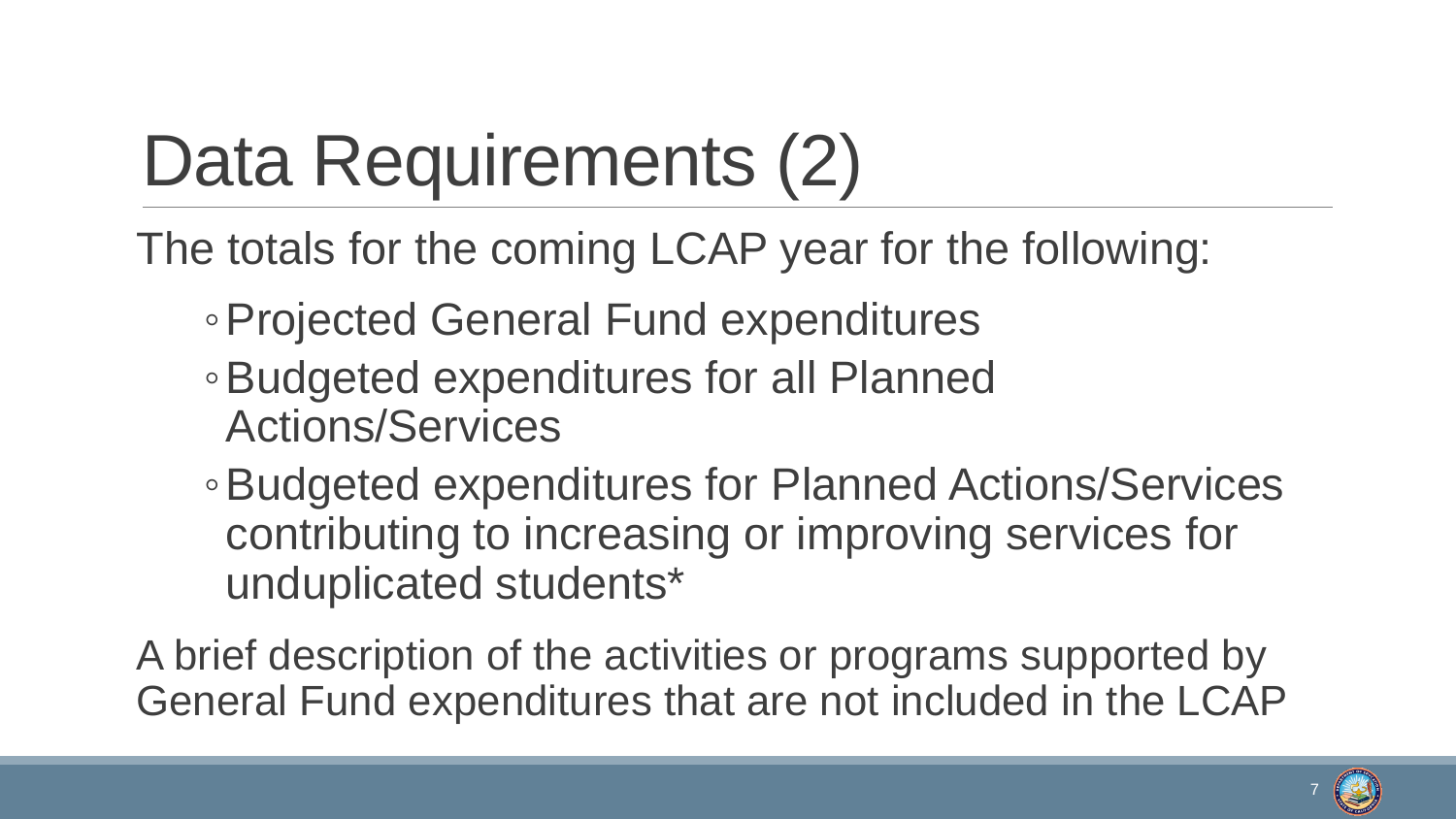#### Projected General Fund Expenditures

•For COEs and districts, this is the amount specified in the Standardized Account Code Structure (SACS) Form 1, Fund 01, B.9, Total Expenditures, Column F.

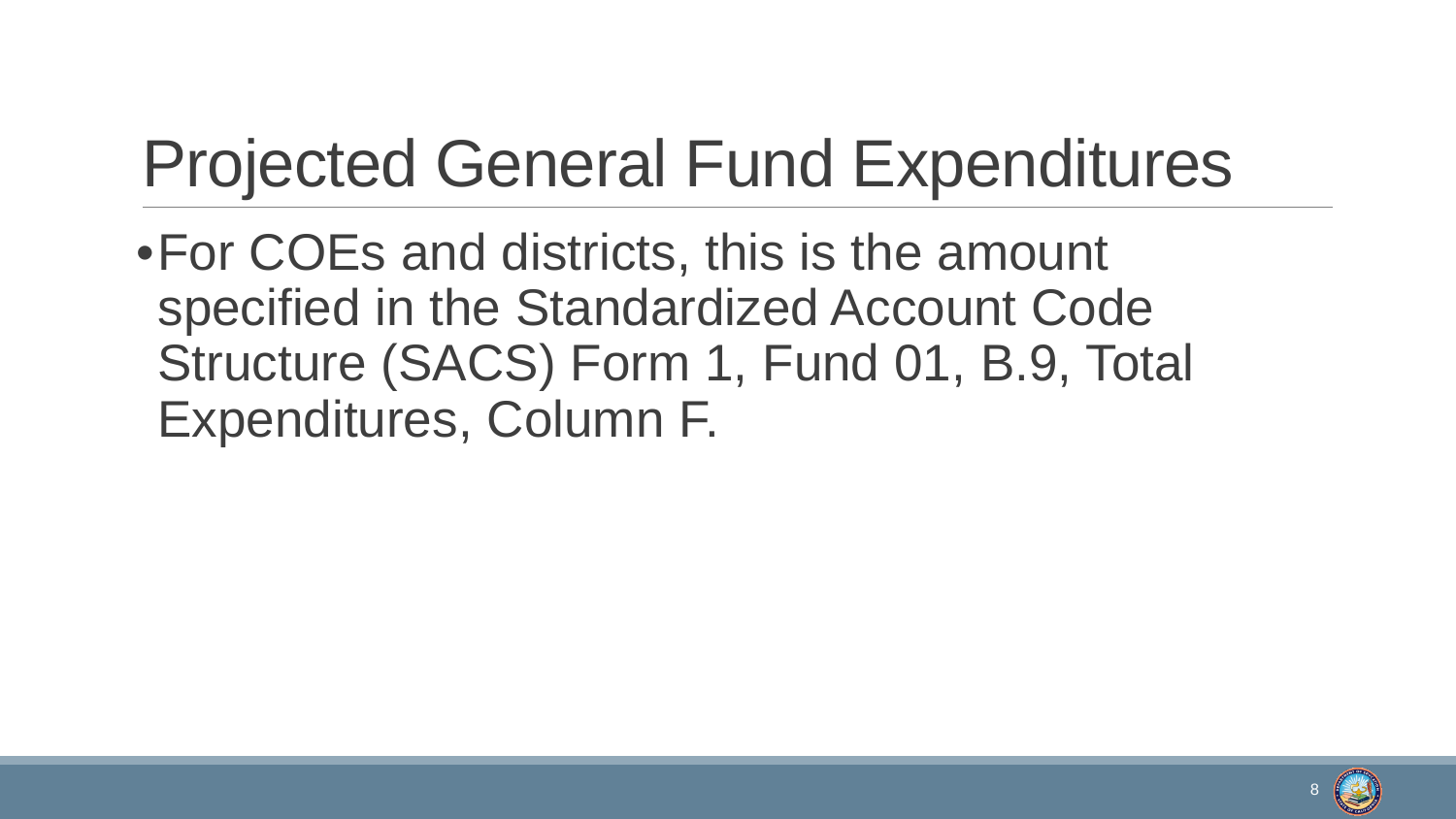#### Coming-Year Expenditures

•Budgeted expenditures for all Planned Actions/Services contributing to increasing or improving services for unduplicated students ◦All fund sources

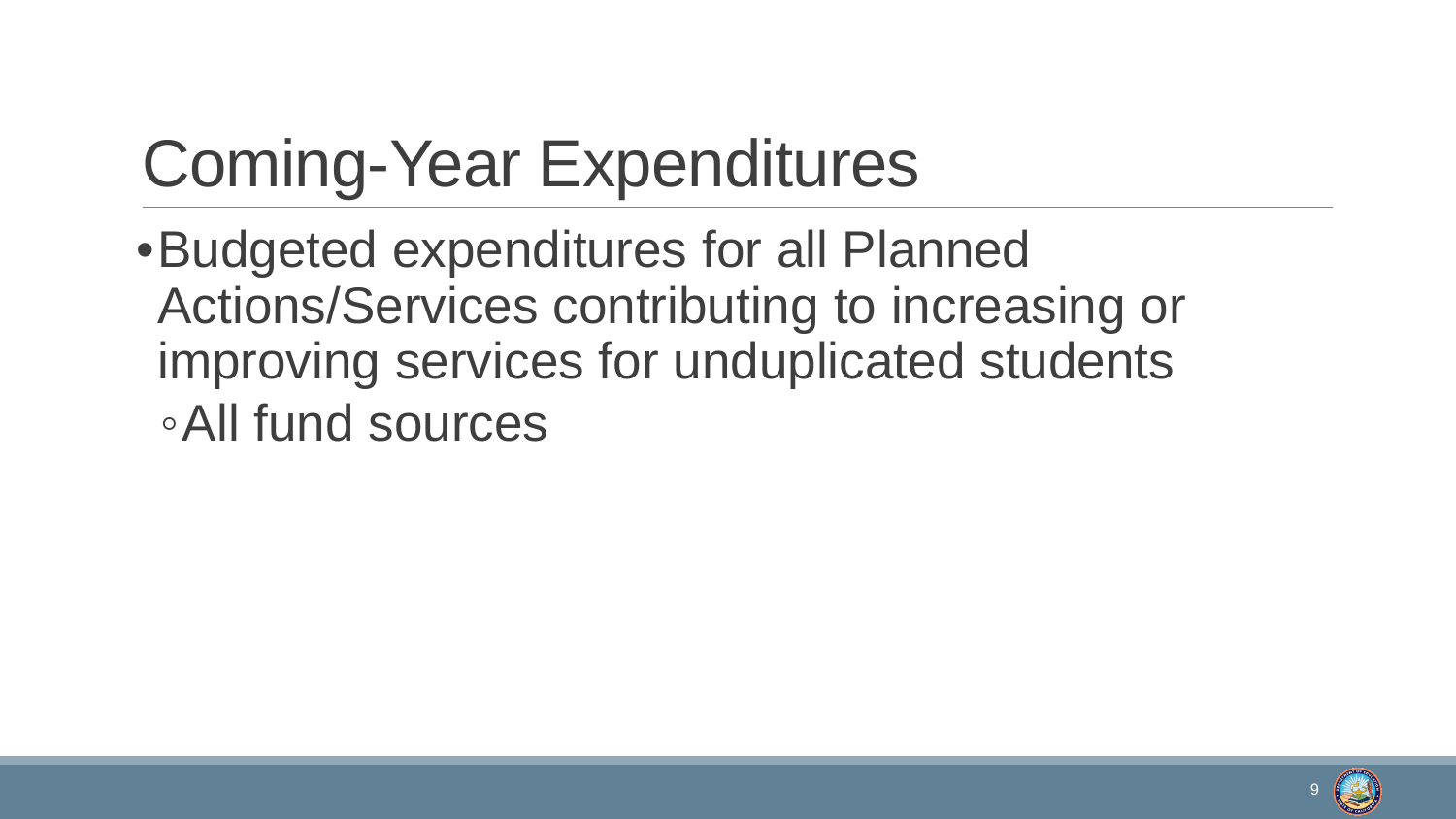## Narrative Responses (1)

Compare the total projected revenue of LCFF supplemental and concentration grant funds with the total budgeted expenditures for planned Actions/Services in the coming LCAP year identified as contributing to services for unduplicated students.

If projected S&C revenue is greater than budgeted expenditures, briefly describe how the actions/services in the LCAP improve services for unduplicated students will meet the increased or improved services requirement.\*

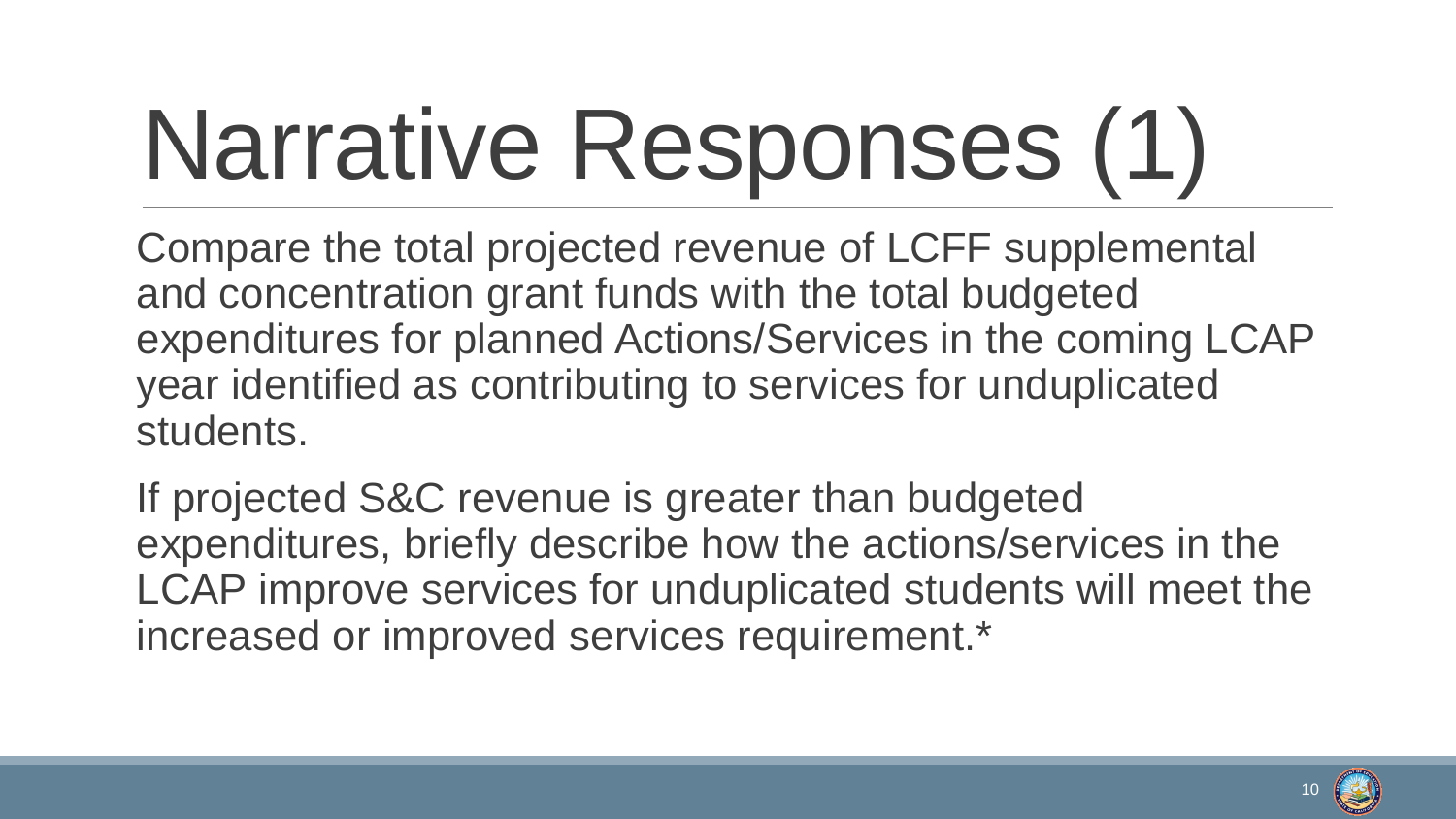## Data Requirements (3)

The totals for the current LCAP year, i.e. Annual Update, for the following:

- •The budgeted expenditures for Actions/Services indicated as contributing to services for unduplicated students\*
- •The Estimated Actual Expenditures for Actions/Services indicated as contributing to increasing or improving services for unduplicated students\*

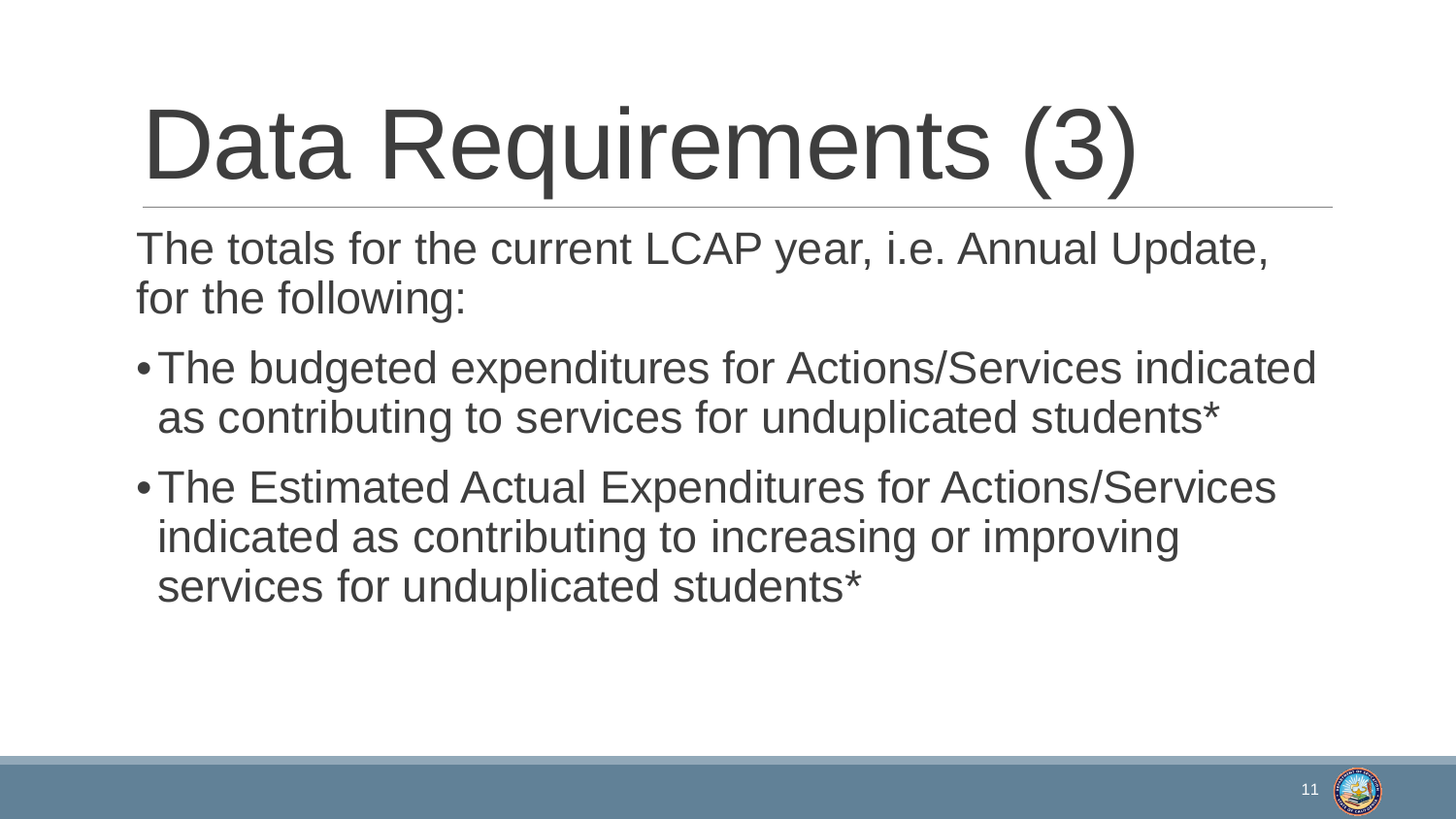### Narrative Response (2)

- Compare the Budgeted Expenditures for Actions/Services in 2018-19 identified as contributing to unduplicated students with the Estimated Actual Expenditures of those Actions/Services.
- If the Total Budgeted Expenditures is greater than the Estimated Actual Expenditures, briefly describe how the difference impacted the provision of the Planned Actions/Services and the overall provision of services for unduplicated students.\*

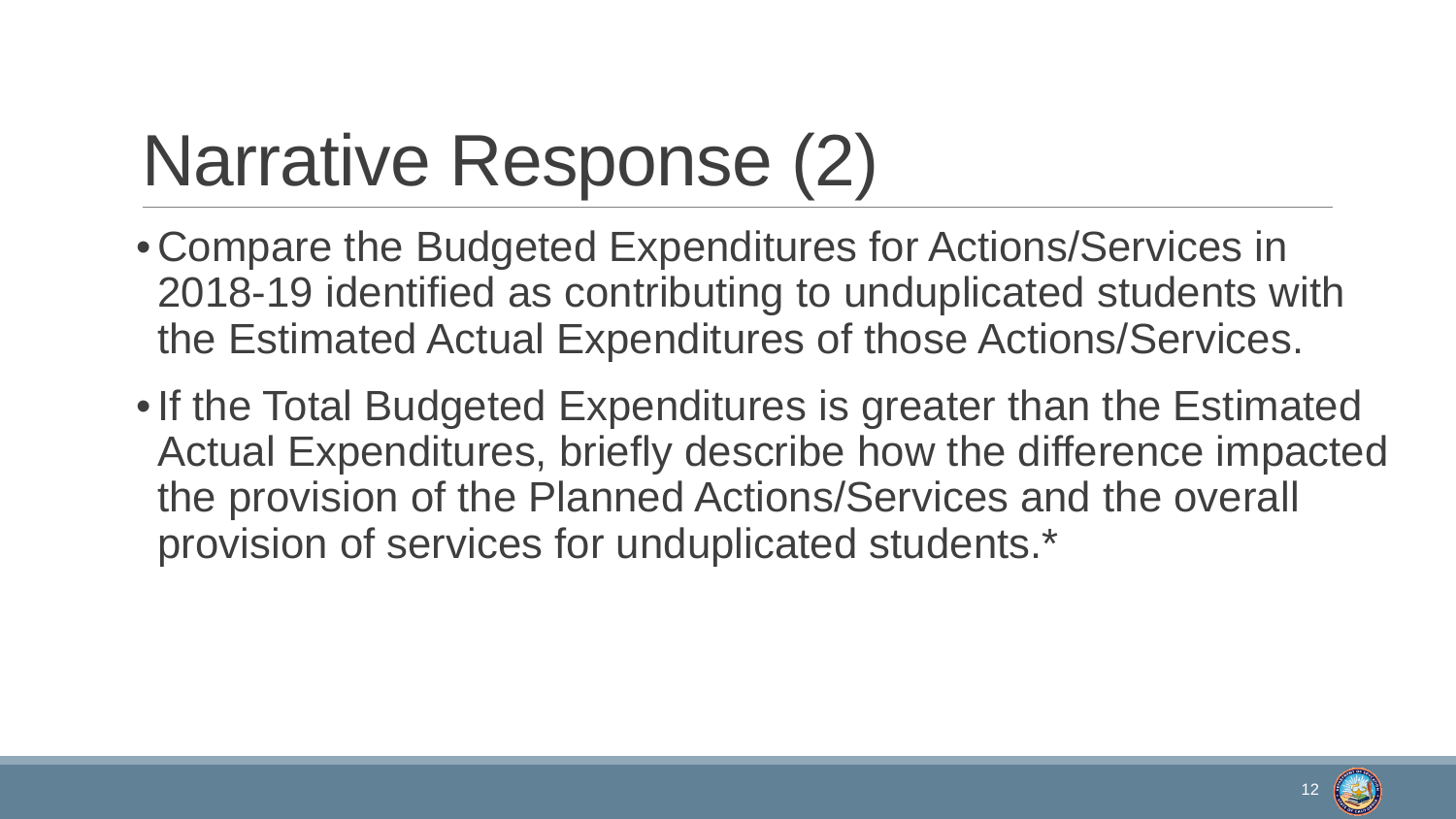### Accessing the Template

Download the LCFF Budget Overview for Parents Template [\(https://www.cde.ca.gov/re/lc/documents/budgetoverviewparents.](https://www.cde.ca.gov/re/lc/documents/budgetoverviewparents.xlsx) xlsx) and the LCFF Budget Overview for Parents Instructions PDF [\(https://www.cde.ca.gov/re/lc/documents/budgetoverviewinstruct.](https://www.cde.ca.gov/re/lc/documents/budgetoverviewinstruct.pdf) pdf) from the California Department of Education's Local Control and Accountability Plan web page.